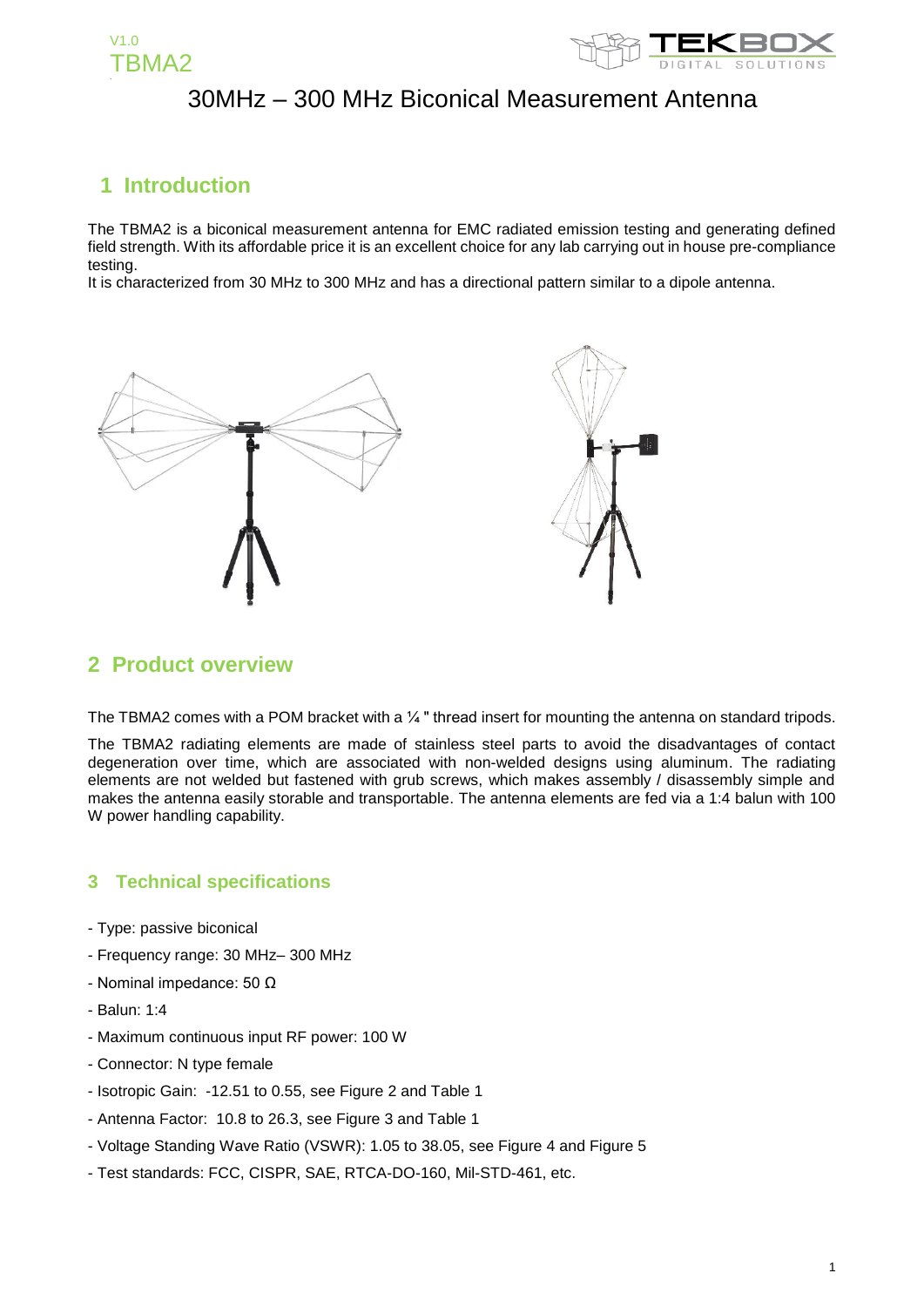

- Length: 138.7 cm (54.6 ") tip-to-tip
- Diameter: 54.2 cm (21.3 ")

V1.0

TBMA2

- Depth: 80.3 cm (31.6 ") including balun
- Weight of one radiating element: 1.28 kg (2.82 lbs)
- Weight of holder/balun: 0.96 kg (2.12 lbs)



*Figure 1: TBMA2 mechanical dimensions*

### **4 TBMA2 Antenna characterization**

The TBMA2 has been characterized according SAE-ARP-958 standard by Seibersdorf Laboratories, an accredited Calibration Body for Antennas and Field Probes. The properties of the antenna are documented in the table and plots on the following pages. The test report of the Seibersdorf Laboratories and parameters in Excel format can also be downloaded from our web site.

Every TBMA2 antenna ist tested on the OATS test site of Tekbox for the antenna factor to be within ± 1.5 dB of the results documented in the test report of Seibersdorf Laboratories.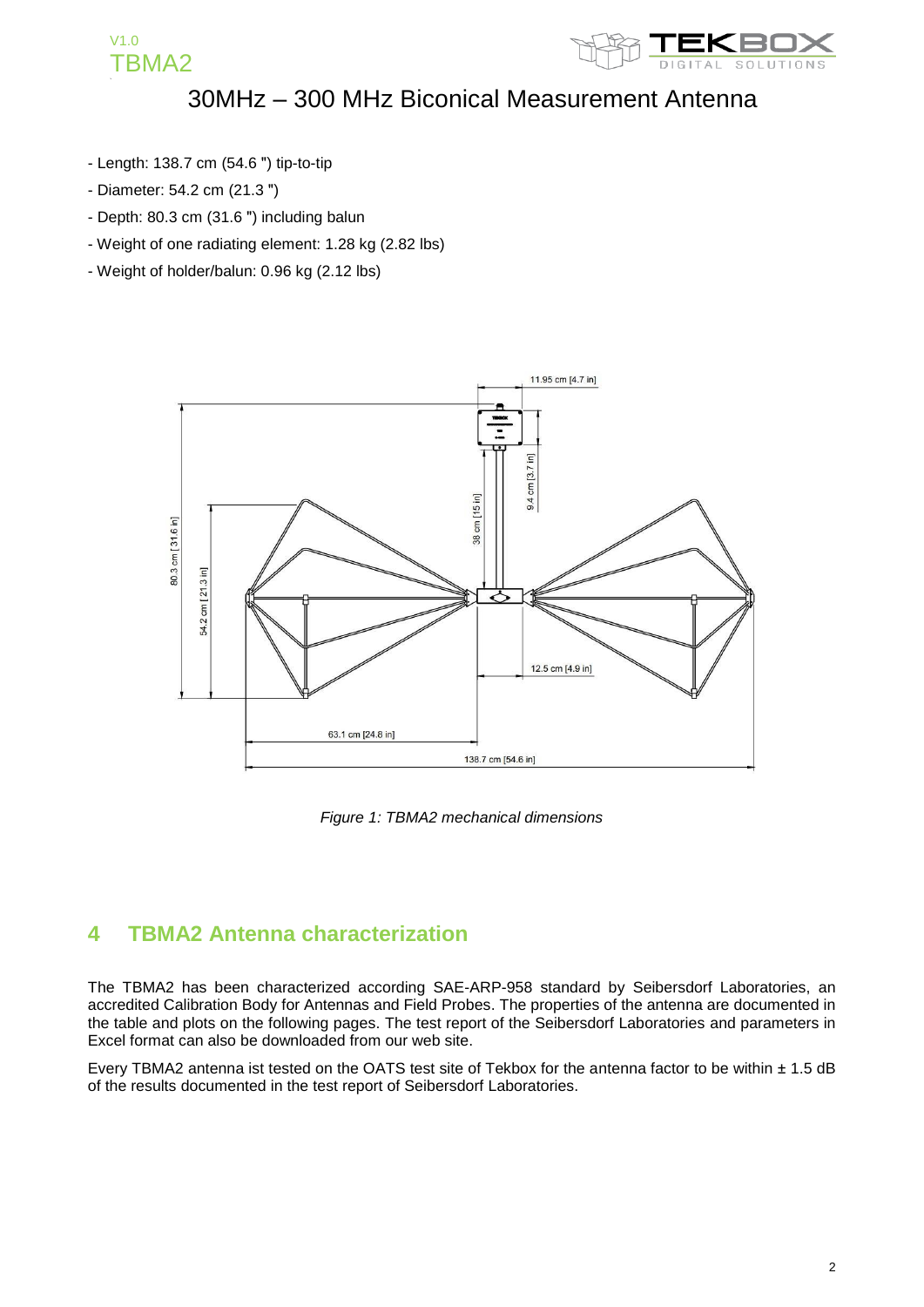



#### **4.1 Gain & Antenna Factor versus frequency**

| <b>Frequency [MHz]</b> | Wavelength [m] | Gain (Isotropic) [dBi] | Gain (Dipole) [dBd] | Antenna Factor [dB/m] |
|------------------------|----------------|------------------------|---------------------|-----------------------|
|                        |                |                        |                     |                       |
| 30.00                  | 10.00          | $-12.51$               | $-14.70$            | 12.27                 |
| 31.00                  | 9.70           | $-12.28$               | $-14.40$            | 12.32                 |
| 32.00                  | 9.40           | $-12.06$               | $-14.20$            | 12.38                 |
| 33.00                  | 9.10           | $-11.87$               | $-14.00$            | 12.46                 |
| 34.00                  | 8.80           | $-11.62$               | $-13.80$            | 12.47                 |
| 35.00                  | 8.60           | $-11.42$               | $-13.60$            | 12.52                 |
| 36.00                  | 8.30           | $-11.18$               | $-13.30$            | 12.53                 |
| 37.00                  | 8.10           | $-11.00$               | $-13.20$            | 12.58                 |
| 38.00                  | 7.90           | $-10.76$               | $-12.90$            | 12.58                 |
| 39.00                  | 7.70           | $-10.55$               | $-12.70$            | 12.59                 |
| 40.00                  | 7.50           | $-10.39$               | $-12.50$            | 12.65                 |
| 41.00                  | 7.30           | $-10.21$               | $-12.40$            | 12.69                 |
| 42.00                  | 7.10           | $-10.07$               | $-12.20$            | 12.76                 |
| 43.00                  | 7.00           | $-9.85$                | $-12.00$            | 12.74                 |
| 44.00                  | 6.80           | $-9.66$                | $-11.80$            | 12.75                 |
| 45.00                  | 6.70           | $-9.28$                | $-11.40$            | 12.57                 |
| 46.00                  | 6.50           | $-8.96$                | $-11.10$            | 12.44                 |
| 47.00                  | 6.40           | $-8.56$                | $-10.70$            | 12.22                 |
| 48.00                  | 6.20           | $-8.18$                | $-10.30$            | 12.02                 |
| 49.00                  | 6.10           | $-7.80$                | $-10.00$            | 11.83                 |
| 50.00                  | 6.00           | $-7.30$                | $-9.50$             | 11.50                 |
| 51.00                  | 5.90           | $-6.97$                | $-9.10$             | 11.34                 |
| 52.00                  | 5.80           | $-6.64$                | $-8.80$             | 11.18                 |
| 53.00                  | 5.70           | $-6.39$                | $-8.50$             | 11.09                 |
| 54.00                  | 5.60           | $-6.12$                | $-8.30$             | 10.99                 |
| 55.00                  | 5.50           | $-5.78$                | $-7.90$             | 10.80                 |
| 56.00                  | 5.40           | $-5.57$                | $-7.70$             | 10.75                 |
| 57.00                  | 5.30           | $-5.36$                | $-7.50$             | 10.69                 |
| 58.00                  | 5.20           | $-5.27$                | $-7.40$             | 10.76                 |
| 59.00                  | 5.10           | $-5.14$                | $-7.30$             | 10.78                 |
| 60.00                  | 5.00           | $-5.13$                | $-7.30$             | 10.92                 |
| 61.00                  | 4.90           | $-5.07$                | $-7.20$             | 10.99                 |
| 62.00                  | 4.80           | $-5.02$                | $-7.20$             | 11.08                 |
| 63.00                  | 4.80           | $-4.99$                | $-7.10$             | 11.20                 |
| 64.00                  | 4.70           | $-4.94$                | $-7.10$             | 11.28                 |
| 65.00                  | 4.60           | $-4.89$                | $-7.00$             | 11.37                 |
| 66.00                  | 4.50           | $-4.73$                | $-6.90$             | 11.34                 |
| 67.00                  | 4.50           | $-4.57$                | $-6.70$             | 11.31                 |
| 68.00                  | 4.40           | $-4.32$                | $-6.50$             | 11.19                 |
| 69.00                  | 4.30           | $-4.13$                | $-6.30$             | 11.13                 |
| 70.00                  | 4.30           | $-3.87$                | $-6.00$             | 10.99                 |
| 71.00                  | 4.20           | $-3.58$                | $-5.70$             | 10.83                 |
| 72.00                  | 4.20           | $-3.34$                | $-5.50$             | 10.70                 |
| 73.00                  | 4.10           | $-3.09$                | $-5.20$             | 10.57                 |
| 74.00                  | 4.10           | $-2.90$                | $-5.10$             | 10.51                 |
| 75.00                  | 4.00           | $-2.63$                | $-4.80$             | 10.35                 |
| 76.00                  | 3.90           | $-2.47$                | $-4.60$             | 10.30                 |
| 77.00                  | 3.90           | $-2.26$                | $-4.40$             | 10.21                 |
| 78.00                  | 3.80           | $-2.08$                | $-4.20$             | 10.14                 |
| 79.00                  | 3.80           | $-2.00$                | $-4.20$             | 10.18                 |
| 80.00                  | 3.70           | $-1.83$                | $-4.00$             | 10.11                 |
| 81.00                  | 3.70           | $-1.74$                | $-3.90$             | 10.14                 |
| 82.00                  | 3.70           | $-1.60$                | $-3.80$             | 10.10                 |
| 83.00                  | 3.60           | $-1.51$                | $-3.70$             | 10.12                 |
| 84.00                  | 3.60           | $-1.37$                | $-3.50$             | 10.08                 |
| 85.00                  | 3.50           | $-1.33$                | $-3.50$             | 10.14                 |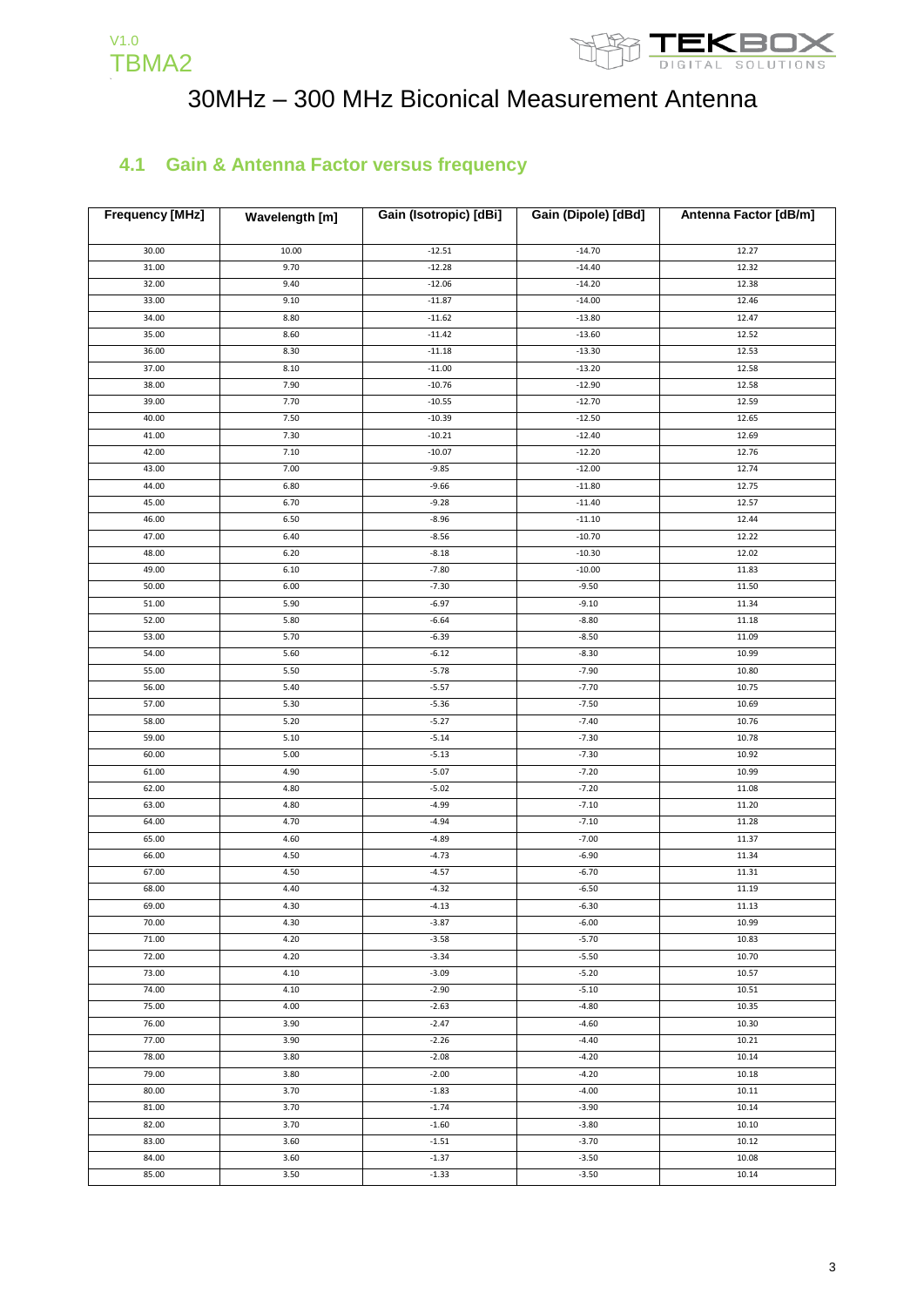



| <b>Frequency [MHz]</b> | Wavelength [m] | Gain (Isotropic) [dBi] | Gain (Dipole) [dBd] | Antenna Factor [dB/m] |
|------------------------|----------------|------------------------|---------------------|-----------------------|
|                        |                |                        |                     |                       |
| 86.00                  | 3.50           | $-1.27$                | $-3.40$             | 10.18                 |
| 87.00                  | 3.40           | $-1.19$                | $-3.30$             | 10.20                 |
| 88.00                  | 3.40           | $-1.13$                | $-3.30$             | 10.24                 |
| 89.00                  | 3.40           | $-1.04$                | $-3.20$             | 10.25                 |
| 90.00                  | 3.30           | $-1.00$                | $-3.20$             | 10.30                 |
| 91.00                  | 3.30           | $-0.93$                | $-3.10$             | 10.33                 |
| 92.00                  | 3.30           | $-0.93$                | $-3.10$             | 10.42                 |
| 93.00                  | 3.20           | $-0.82$                | $-3.00$             | 10.41                 |
| 94.00                  | 3.20           | $-0.79$                | $-2.90$             | 10.47                 |
| 95.00                  | 3.20           | $-0.78$                | $-2.90$             | 10.55                 |
| 96.00                  | 3.10           | $-0.69$                | $-2.80$             | 10.56                 |
| 97.00                  | 3.10           | $-0.66$                | $-2.80$             | 10.62                 |
| 98.00                  | 3.10           | $-0.61$                | $-2.80$             | 10.66                 |
| 99.00                  | 3.00           | $-0.58$                | $-2.70$             | 10.71                 |
| 100.00                 | 3.00           | $-0.55$                | $-2.70$             | 10.77                 |
| 105.00                 | 2.90           | $-0.58$                | $-2.70$             | 11.22                 |
| 110.00                 | 2.70           | $-1.08$                | $-3.20$             | 12.13                 |
| 115.00                 | 2.60           | $-2.18$                | $-4.30$             | 13.61                 |
| 120.00                 | 2.50           | $-2.63$                | $-4.80$             | 14.43                 |
| 125.00                 | 2.40           | $-1.01$                | $-3.20$             | 13.17                 |
| 130.00                 | 2.30           | $-0.16$                | $-2.30$             | 12.66                 |
| 135.00                 | 2.20           | $-0.01$                | $-2.20$             | 12.84                 |
| 140.00                 | 2.10           | 0.07                   | $-2.10$             | 13.07                 |
| 145.00                 | 2.10           | $-0.02$                | $-2.20$             | 13.46                 |
| 150.00                 | 2.00           | $-0.75$                | $-2.90$             | 14.49                 |
| 155.00                 | 1.90           | $-0.10$                | $-2.30$             | 14.12                 |
| 160.00                 | 1.90           | 0.07                   | $-2.10$             | 14.23                 |
| 165.00                 | 1.80           | 0.25                   | $-1.90$             | 14.32                 |
| 170.00                 | 1.80           | 0.31                   | $-1.80$             | 14.52                 |
| 175.00                 | 1.70           | 0.50                   | $-1.70$             | 14.58                 |
| 180.00                 | 1.70           | 0.55                   | $-1.60$             | 14.77                 |
| 185.00                 | 1.60           | 0.55                   | $-1.60$             | 15.02                 |
| 190.00                 | 1.60           | 0.45                   | $-1.70$             | 15.35                 |
| 195.00                 | 1.50           | 0.22                   | $-1.90$             | 15.80                 |
| 200.00                 | 1.50           | 0.11                   | $-2.00$             | 16.13                 |
| 205.00                 | 1.50           | $-0.15$                | $-2.30$             | 16.60                 |
| 210.00<br>215.00       | 1.40           | $-0.12$<br>$-0.27$     | $-2.30$<br>$-2.40$  | 16.78<br>17.14        |
| 220.00                 | 1.40<br>1.40   | $-0.46$                | $-2.60$             | 17.53                 |
| 225.00                 | 1.30           | $-0.36$                | $-2.50$             | 17.63                 |
| 230.00                 | 1.30           | $-0.44$                | $-2.60$             | 17.89                 |
| 235.00                 | 1.30           | $-0.33$                | $-2.50$             | 17.97                 |
| 240.00                 | 1.20           | $-0.24$                | $-2.40$             | 18.07                 |
| 245.00                 | 1.20           | $-0.16$                | $-2.30$             | 18.17                 |
| 250.00                 | 1.20           | $-0.12$                | $-2.30$             | 18.30                 |
| 255.00                 | 1.20           | $-0.10$                | $-2.30$             | 18.45                 |
| 260.00                 | 1.20           | $-0.02$                | $-2.20$             | 18.54                 |
| 265.00                 | 1.10           | $-0.24$                | $-2.40$             | 18.93                 |
| 270.00                 | 1.10           | $-0.47$                | $-2.60$             | 19.32                 |
| 275.00                 | 1.10           | $-0.96$                | $-3.10$             | 19.96                 |
| 280.00                 | 1.10           | $-1.43$                | $-3.60$             | 20.60                 |
| 285.00                 | 1.10           | $-2.12$                | $-4.30$             | 21.44                 |
| 290.00                 | 1.00           | $-3.14$                | $-5.30$             | 22.61                 |
| 295.00                 | 1.00           | $-5.26$                | $-7.40$             | 24.87                 |
| 300.00                 | 1.00           | $-6.56$                | $-8.70$             | 26.32                 |
|                        |                |                        |                     |                       |

*Table 1: TBMA2, gain and antenna factor vs. frequency*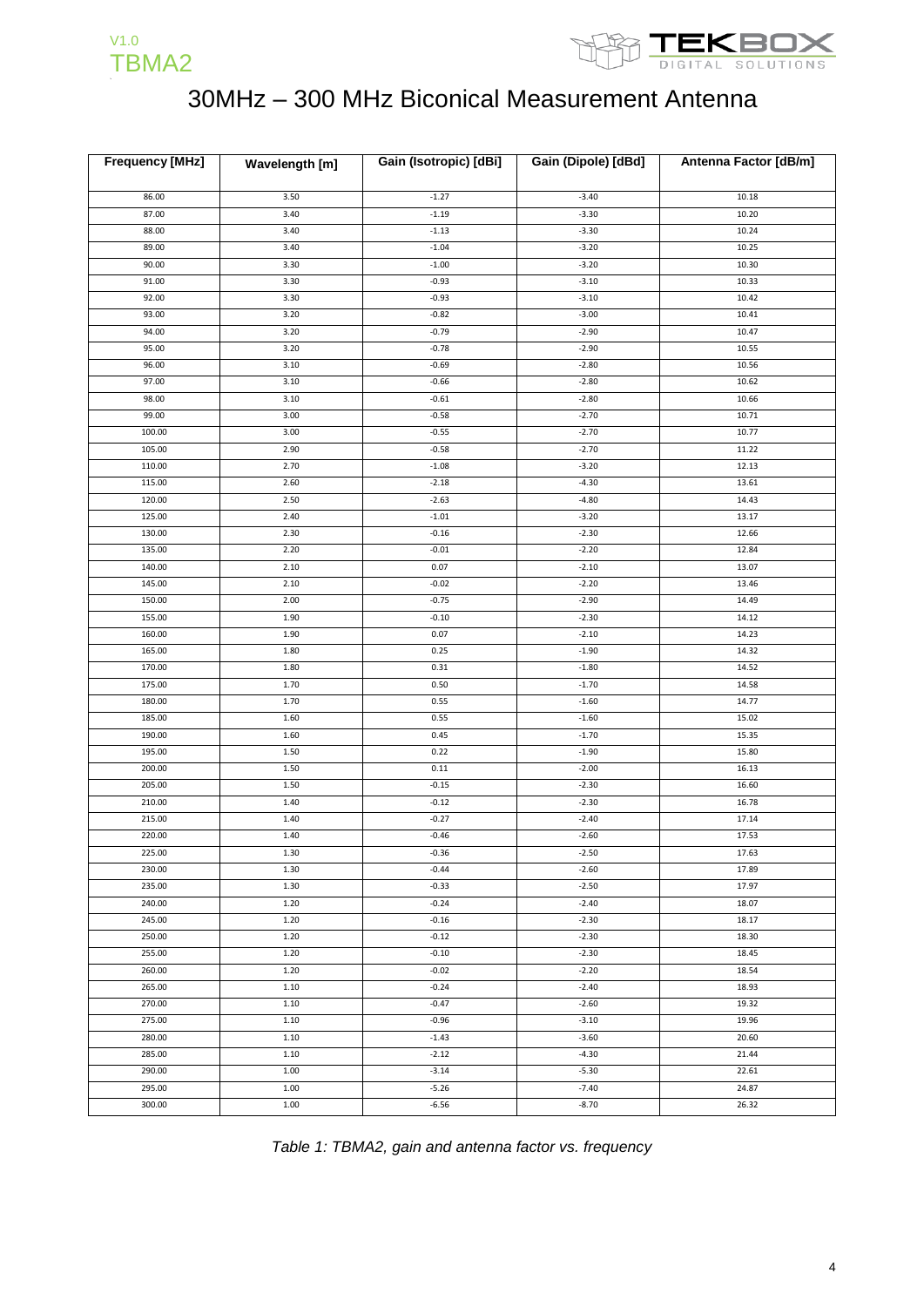



30MHz – 300 MHz Biconical Measurement Antenna



*Figure 2: TBMA2 Isotropic Gain (30 MHz…300 MHz)*



*Figure 3: TBMA2 Antenna Factor (30 MHz…300 MHz)*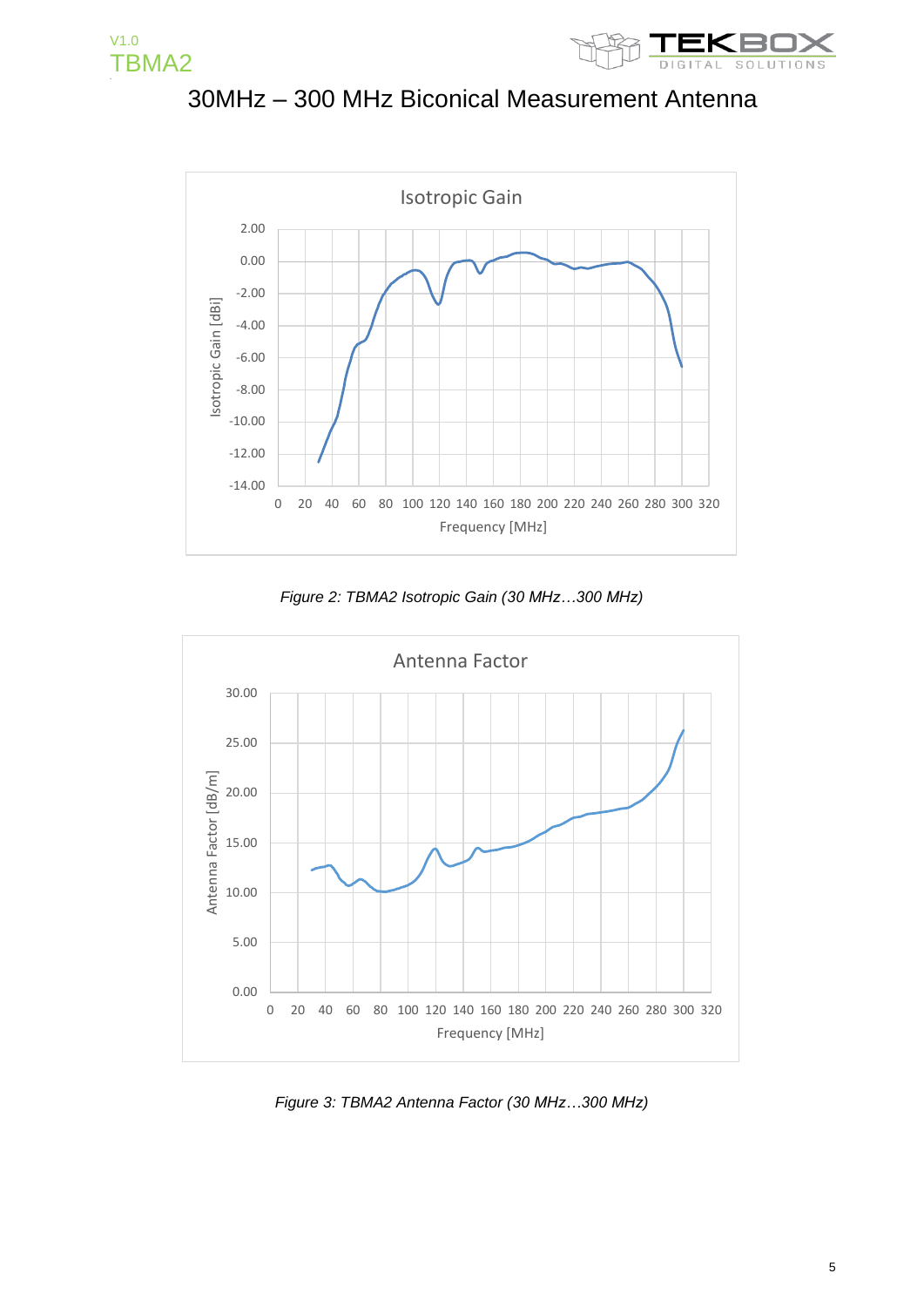



#### **4.2 TBMA2 Return Loss / VSWR**



*Figure 4:* TBMA2 Return Loss 30 MHz … 300 MHz



Figure 5: *TBMA2 VSWR 30 MHz … 300 MHz (without/ with 6 dB Attenuator)*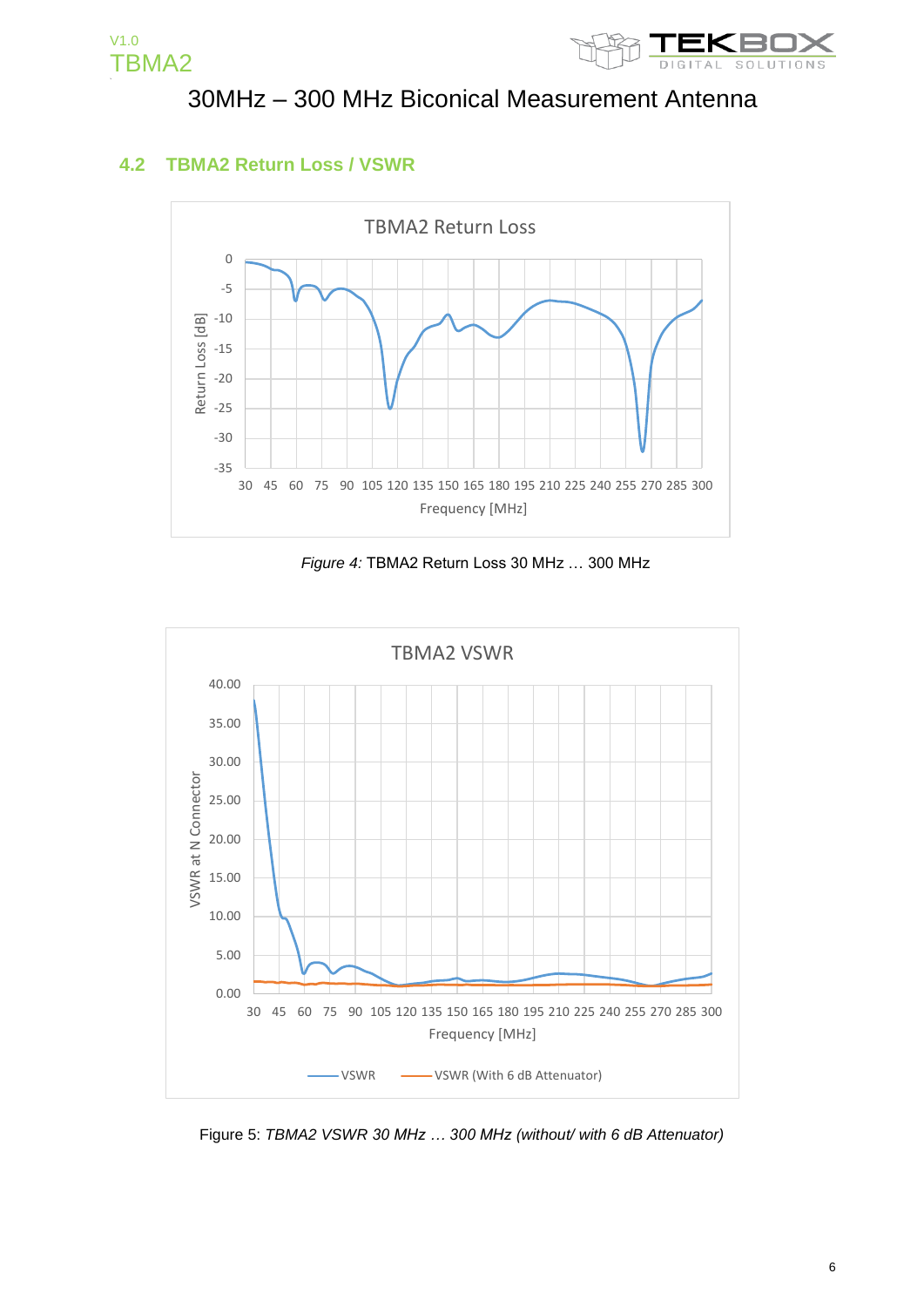



### **5 Application**

The TBMA2 was designed, targeting EMC radiated noise measurements. To make optimum use of the TBMA2, a few details need to be considered:

The TBMA2 does not contain any filters at the output port. Consequently, high amplitude signals that appear at the RF output, especially when employing external pre-amplifiers might overdrive the spectrum analyzer and the resulting intermodulation will cause measurement errors. In environments with high ambient noise levels, using suitable filters may be of advantage.

The ambient noise level picked up by the antenna in an unshielded environment, combined with the base noise level of the analyzer may already cross the radiated emission limits of certain CISPR standards, even with no DUT present. Consequently, it may be very difficult to differentiate ambient noise and radiated noise from the DUT in an unshielded environment.

Even turning ON/OFF the DUT to identify the radiated noise from the DUT may often not be a solution, given the dynamic characteristics of contemporary sources of ambient noise.

A suitable procedure is first measuring the radiated noise of the DUT in a TEM cell which is placed in a shielded tent or shielded bag. This will give an excellent overview of the emitted noise spectrum of the DUT. You can easily identify the strongest emissions of the DUT and thereafter re-measure it in an open area test site (OATS) with the measurement antenna. You then don't need to confuse yourself with the entire ambient spectrum. Simply set the center frequency of the analyzer to the critical emission frequencies of the DUT, one by one. Choose a span as narrow as possible to zoom only at the frequency of the investigated DUT spurious. In case that the base noise is still too high, you can use suitable external band pass filters, reduce the resolution bandwidth of the analyzer or move the antenna closer to the DUT until you can clearly identify the DUT spurious and measure its level. As long as you keep your antenna in the far field, you can easily convert from the actual measurement distance to the equivalent level in 3m or 10m distance.

In case that the DUT spurious exceed the limit of the standard, take it back to your lab and use near field probes to locate the origin of the spurious on your DUT PCBA. Take suitable measures to reduce the emissions of your product. Track the effect of the modifications by TEM cell measurements, until the relative improvement measured in the TEM cell matches the relative improvement required to meet the far field limits according to the relevant standard.

Then carry out another OATS measurement of the DUT to validate, if the DUT´s radiated emissions are within the limits when measured with an antenna.

Use following formula to convert the measurement result from the actual measurement distance to the distance specified in the relevant standard:

## $P_s = P_m + 20log \frac{D_m}{D_s}$  [dBm]

where  $\mathit{D}_{m}$  is the actual measurement distance and  $\mathit{D}_{s}$  is the specified distance in the relevant standard

 $P_m$  is the RF power measured in the actual measurement distance

 $P_{s}$  represents the calculated equivalent RF power in the distance specified in the relevant standard

Alternatively use the conversion table below:

| Conversion 1 m to 3 m  | subtract 9.5 dB  |
|------------------------|------------------|
| Conversion 1 m to 10 m | subtract 20 dB   |
| Conversion 2 m to 3 m  | subtract 3.5 dB  |
| Conversion 2 m to 10 m | subtract 14 dB   |
| Conversion 3 m to 10 m | subtract 10.5 dB |

*Table 2: path loss vs. measurement distance conversion*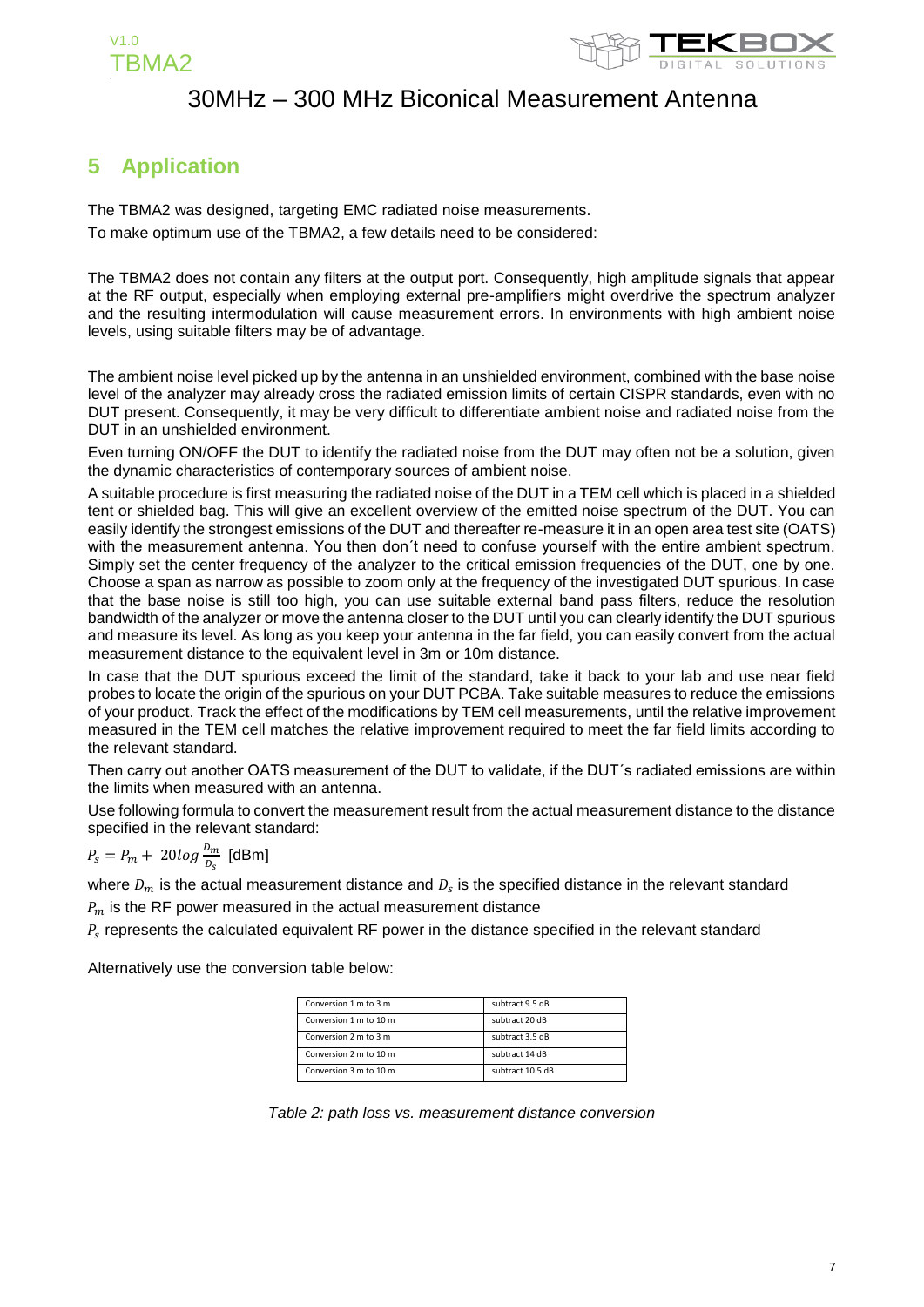



However, when applying the conversions above, be aware, that even in the set up specified in the standards, the measurement antenna is not in the far field across the entire frequency range. This would physically be impossible, given the size limitations of anechoic chambers.

The following table gives an overview of the near field and far field distances from TBMA2 depending on frequency. As an example, assuming an actual measurement distance of 10 m, the above conversions would become valid between 60 MHz up to 120 MHz.

| Frequency  | Wavelength | <b>Reactive Near Field Region</b> | <b>Radiative Near Field Region</b> | <b>Transition Zone</b> | <b>Far Field Region</b> |
|------------|------------|-----------------------------------|------------------------------------|------------------------|-------------------------|
|            |            |                                   |                                    |                        |                         |
| <b>MHz</b> | m          | m                                 | m                                  | m                      | m                       |
| 30         | 10.00      | < 1.59                            | $1.59 - 10.00$                     | $10.00 - 20.00$        | >20.00                  |
| 35         | 8.60       | < 1.37                            | $1.37 - 8.60$                      | $8.60 - 17.20$         | >17.20                  |
| 40         | 7.50       | < 1.19                            | $1.19 - 7.50$                      | $7.50 - 15.00$         | >15.00                  |
| 45         | 6.70       | < 1.07                            | $1.07 - 6.70$                      | $6.70 - 13.40$         | >13.40                  |
| 50         | 6.00       | < 0.95                            | $0.95 - 6.00$                      | $6.00 - 12.00$         | >12.00                  |
| 55         | 5.50       | < 0.87                            | $0.87 - 5.50$                      | $5.50 - 11.00$         | >11.00                  |
| 60         | 5.00       | < 0.79                            | $0.79 - 5.00$                      | $5.00 - 10.00$         | >10.00                  |
| 65         | 4.60       | < 0.73                            | $0.73 - 4.60$                      | $4.60 - 9.20$          | >9.20                   |
| 70         | 4.30       | < 0.68                            | $0.68 - 4.30$                      | $4.30 - 8.60$          | >8.60                   |
| 75         | 4.00       | < 0.64                            | $0.64 - 4.00$                      | $4.00 - 8.00$          | >8.0                    |
| 80         | 3.70       | < 0.59                            | $0.59 - 3.70$                      | $3.70 - 7.40$          | >7.40                   |
| 85         | 3.50       | < 0.56                            | $0.56 - 3.50$                      | $3.50 - 7.00$          | >7.00                   |
| 90         | 3.30       | < 0.52                            | $0.52 - 3.30$                      | $3.30 - 6.60$          | >6.60                   |
| 95         | 3.20       | < 0.51                            | $0.51 - 3.20$                      | $3.20 - 6.40$          | >6.40                   |
| 100        | 3.00       | < 0.48                            | $0.48 - 3.00$                      | $3.00 - 6.00$          | >6.00                   |
| 105        | 2.90       | < 0.46                            | $0.46 - 2.90$                      | $2.90 - 5.80$          | >5.80                   |
| 110        | 2.70       | < 0.43                            | $0.43 - 1.54$                      | 1.54-8.95              | >8.95                   |
| 115        | 2.60       | < 0.41                            | $0.41 - 1.57$                      | 1.57-9.30              | >9.30                   |
| 120        | 2.50       | < 0.40                            | $0.40 - 1.61$                      | 1.61-9.67              | >9.67                   |
| 125        | 2.40       | < 0.38                            | $0.38 - 1.64$                      | 1.64-10.07             | >10.07                  |
| 130        | 2.30       | < 0.37                            | $0.37 - 1.67$                      | 1.67-10.51             | >10.51                  |
| 135        | 2.20       | < 0.35                            | $0.35 - 1.71$                      | 1.71-10.99             | >10.99                  |
| 140        | 2.10       | < 0.33                            | $0.33 - 1.75$                      | 1.75-11.51             | >11.51                  |
| 145        | 2.10       | < 0.33                            | $0.33 - 1.75$                      | 1.75-11.51             | >11.51                  |
| 150        | 2.00       | < 0.32                            | $0.32 - 1.80$                      | 1.80-12.09             | >12.09                  |
| 155        | 1.90       | < 0.30                            | $0.30 - 1.84$                      | 1.84-12.72             | >12.72                  |
| 160        | 1.90       | < 0.30                            | $0.30 - 1.84$                      | 1.84-12.72             | >12.72                  |
| 165        | 1.80       | < 0.29                            | $0.29 - 1.80$                      | 1.80-13.43             | >13.43                  |
| 170        | 1.80       | < 0.29                            | $0.29 - 1.80$                      | 1.80-13.43             | >13.43                  |
| 175        | 1.70       | < 0.27                            | $0.27 - 1.70$                      | 1.70-14.22             | >14.22                  |
| 180        | 1.70       | < 0.27                            | $0.27 - 1.70$                      | 1.70-14.22             | >14.22                  |
| 185        | 1.60       | < 0.25                            | $0.25 - 1.60$                      | 1.60-15.11             | >15.11                  |
| 190        | 1.60       | < 0.25                            | $0.25 - 1.60$                      | 1.60-15.11             | >15.11                  |
| 195        | 1.50       | < 0.24                            | $0.24 - 1.50$                      | 1.50-16.12             | >16.12                  |
| 200        | 1.50       | < 0.24                            | $0.24 - 1.50$                      | 1.50-16.12             | >16.12                  |
| 205        | 1.50       | < 0.24                            | $0.24 - 1.50$                      | 1.50-16.12             | >16.12                  |
| 210        | 1.40       | < 0.22                            | $0.22 - 1.40$                      | 1.40-17.27             | >17.27                  |
| 215        | 1.40       | <0.22                             | $0.22 - 1.40$                      | 1.40-17.27             | >17.27                  |
| 220        | 1.40       | < 0.22                            | $0.22 - 1.40$                      | 1.40-17.27             | >17.27                  |
| 225        | 1.30       | < 0.21                            | $0.21 - 1.30$                      | 1.30-18.60             | >18.60                  |
| 230        | 1.30       | < 0.21                            | $0.21 - 1.30$                      | 1.30-18.60             | >18.60                  |
| 235        | 1.30       | < 0.21                            | $0.21 - 1.30$                      | 1.30-18.60             | >18.60                  |
| 240        | 1.20       | < 0.19                            | $0.21 - 1.20$                      | 1.20-20.15             | >20.15                  |
| 245        | 1.20       | < 0.19                            | $0.19 - 1.20$                      | 1.20-20.15             | >20.15                  |
| 250        | 1.20       | < 0.19                            | $0.19 - 1.20$                      | 1.20-20.15             | >20.15                  |
| 255        | 1.20       | < 0.19                            | $0.19 - 1.20$                      | 1.20-20.15             | >20.15                  |
| 260        | 1.20       | < 0.19                            | $0.19 - 1.20$                      | 1.20-20.15             | >20.15                  |
| 265        | 1.10       | < 0.18                            | $0.18 - 1.10$                      | 1.10-21.98             | >21.98                  |
| 270        | 1.10       | < 0.18                            | $0.18 - 1.10$                      | 1.10-21.98             | >21.98                  |